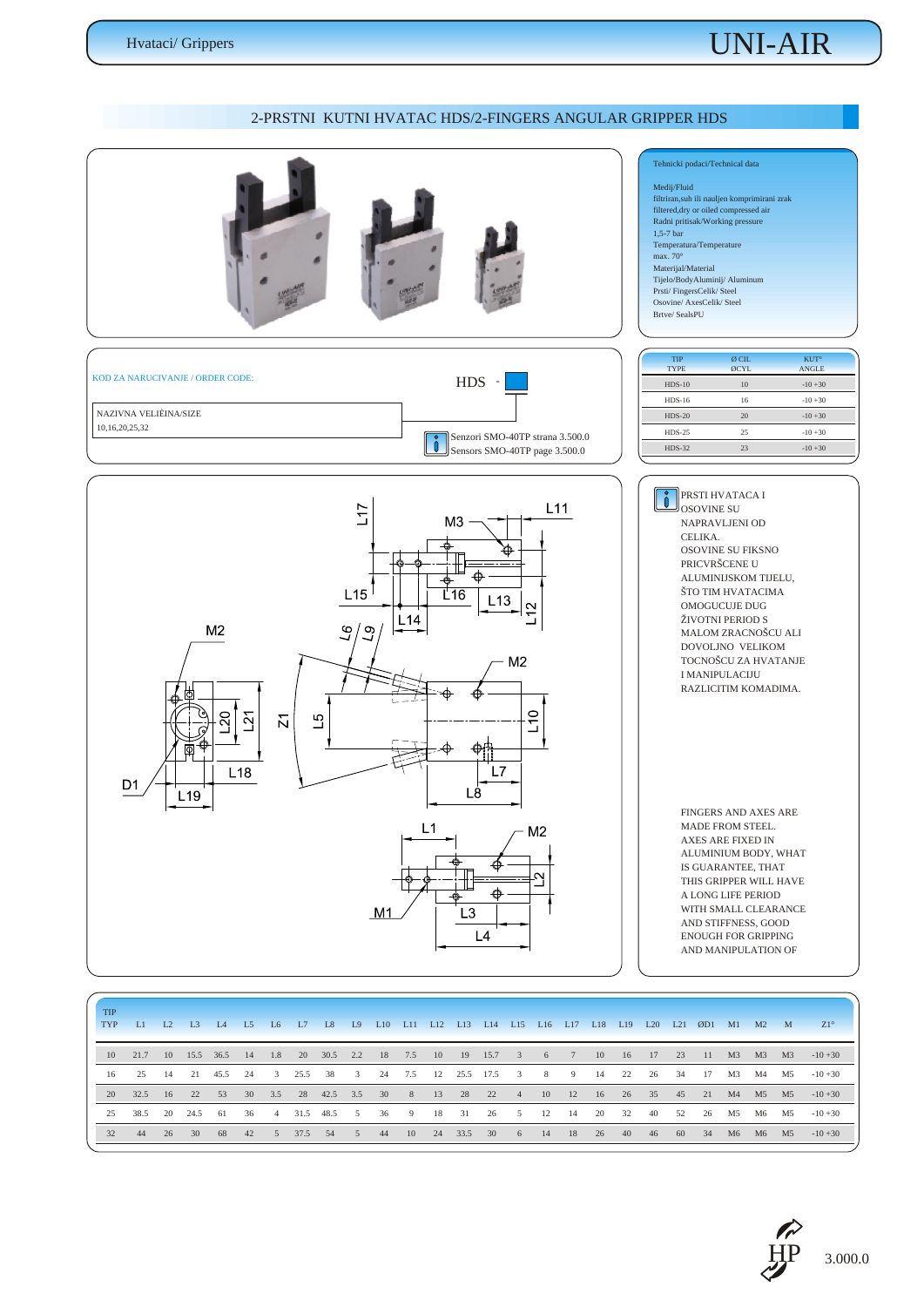*MINIMUM CLEARANCE AND STIFFNESS GOOD ENOUGH FOR GRIPPING AND MANIPULATION OF VARIOUS PIECES.* 

# *UNI-AIR*

#### *2-PRSTNI PARALELNI HVATAC HDK/ 2-FINGERS PARALLEL GRIPPER HDK*



| <b>TIP</b><br>TYP |       |               |    |     |    | L1 L2 L3 L4 L5 L6 L7 L8 L9 L10 L11 L12 L13 L14 L15 L16 L17 L18 L19 L20 L21 L22 L23 L24 L25 L26 L27 M1 M2 M3 M4 |    |      |         |      |                                            |  |  |  |                |            |                |         |                        |      |    |          |  |
|-------------------|-------|---------------|----|-----|----|----------------------------------------------------------------------------------------------------------------|----|------|---------|------|--------------------------------------------|--|--|--|----------------|------------|----------------|---------|------------------------|------|----|----------|--|
| 16                |       |               |    |     |    | 14 38 21 16 38 24 15 22 6 24 25.5 45.5 12 72.5 38 14 22 26 34 12 7.5 25.5 7 4 7 30 36 M4 M3 M3 M5              |    |      |         |      |                                            |  |  |  |                |            |                |         |                        |      |    |          |  |
| 20                |       | 16 42.5 22 20 |    |     |    | 48.5 30 18.5 26                                                                                                |    |      |         |      | 8 30 28 53 12 85 48.5 16 26 35 45 13       |  |  |  | 8 <sup>1</sup> | 28 9       | 5 <sup>5</sup> |         | 10 39 47 M5 M4 M3 M5   |      |    |          |  |
| 25                |       |               |    |     |    | 20 48 24.5 23 56 36 22.5 32                                                                                    |    |      |         |      | 10 36 31.5 63.5 16 104.5 56 20 32 40 52 18 |  |  |  |                | 9 31 12    |                |         | 6 12 40 54 M6 M5 M3 M5 |      |    |          |  |
| 32                | 24 52 | 30            | 29 | -62 | 42 | 28                                                                                                             | 40 | - 10 | 44 37.5 | - 68 | 20 116 62 26 40 46 60 24                   |  |  |  |                | 10 33.5 14 |                | 6 15 44 |                        | - 60 | M6 | M6 M4 M5 |  |
|                   |       |               |    |     |    |                                                                                                                |    |      |         |      |                                            |  |  |  |                |            |                |         |                        |      |    |          |  |

 $M<sub>1</sub>$